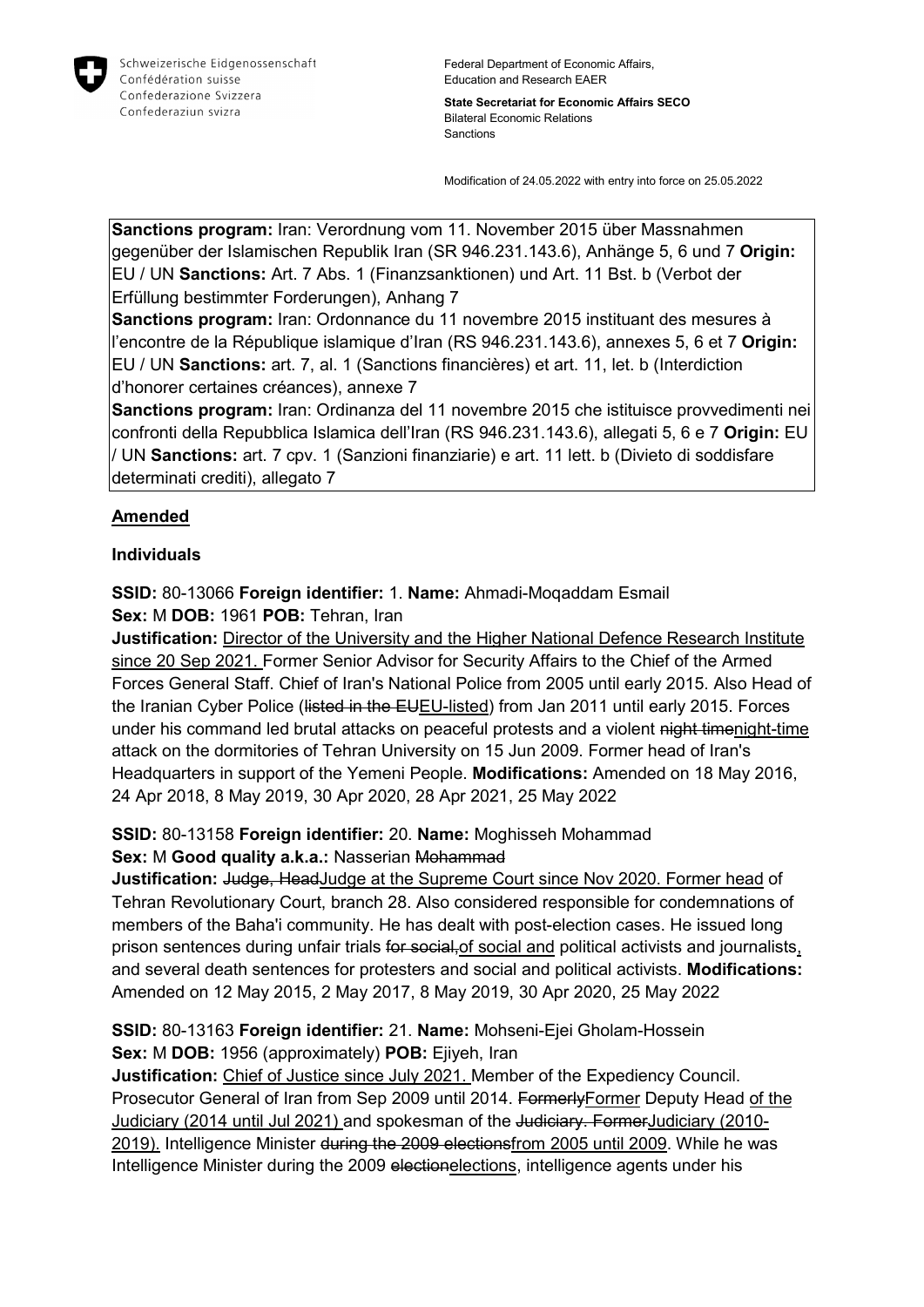command were responsible for detention, the detention and torture of, and the extraction of false confessions under pressure from, hundreds of activists, journalists, dissidents, and reformist politicians. In addition, political figures were coerced into making false confessions under unbearable interrogation, which included torture, abuse, blackmail, and the threatening of family members. **Modifications:** Amended on 12 May 2015, 24 Apr 2018, 30 Apr 2020, 28 Apr 2021, 25 May 2022

#### **SSID:** 80-13170 **Foreign identifier:** 22. **Name:** Mortazavi Said

**Sex:** M **DOB:** 1967 **POB:** Meybod, Yazd, Iran **Good quality a.k.a.:** Mortazavi Saeed **Justification: a)** Head of the Welfare System from 2011 to 2013. Prosecutor General of Tehran until Aug 2009. As Prosecutor General of Tehran, he issued a blanket order used for the detention of hundreds of activists, journalists and students. In Jan 2010, a parliamentary investigation held him directly responsible for the detention of three prisoners who subsequently died in custody. He was suspended from office in Aug 2010 after an investigation by the Iranian judiciary into his role in the deaths of the three men detained on his orders following the election. **b)** In Nov 2014, his role in the deaths of detainees was officially recognised by the Iranian authorities. He was acquitted by an Iranian Court on 19 Aug 2015, on charges connected to the torture and deaths of three young men at the Kahrizak detention centre in 2009. Sentenced to prison in 2017 and released in Sep 20192019. In Aug 2021, Iran's Supreme Court issued a ruling in full support of Said Mortazavi, overturning his earlier two-year jail sentence. **Modifications:** Amended on 12 May 2015, 2 May 2017, 8 May 2019, 30 Apr 2020, 28 Apr 2021, 25 May 2022

### **SSID:** 80-13185 **Foreign identifier:** 25. **Name:** Salavati Abdolghassem **Sex:** M

**Justification: a)** Judge,Judge of the Special Court for Financial Crimes, branch 4 since 2019. Former Head of Tehran Revolutionary Court, branch 15. Committing Judge in the Tehran Tribunal. In charge of the post-election cases, he was the Judge presiding the "show trials" in summer 2009, he condemned to death two monarchists that appeared in the show trials. He has sentenced more than a hundred political prisoners, human rights activists and demonstrators to lengthy prison sentences. **b)** In 2018, reports showed that he continued to hand down similar sentences without proper observance of fair hearing procedures. **Modifications:** Amended on 2 May 2017, 8 May 2019, 30 Apr 2020, 25 May 2022

### **SSID:** 80-13197 **Foreign identifier:** 28. **Name:** Yasaghi Ali-Akbar **Sex:** M

**Justification:** Judge of the Supreme Court, head of the 44th13th section. Deputy Chief Executive Officer of Setad-e Dieh Foundation. Chief Judge, Mashhad Revolutionary Court (2001-2011). Trials under his jurisdiction have been conducted summarily and inside closed session, without adherence to basic rights of the accused. As execution rulings were issued en masse (up to 550 between summer 2009 and summer 2011), death sentences were issued without proper observance of fair hearing procedures. **Modifications:** Amended on 12 May 2015, 24 Apr 2018, 8 May 2019, 30 Apr 2020, 25 May 2022

## **SSID:** 80-13205 **Foreign identifier:** 30. **Name:** Esmaili Gholam-Hossein **Sex:** M **Good quality a.k.a.:** Esmaili Gholam Hossein

**Justification:** Chief of Staff of Iranian President Raisi since Aug 2021. Judiciary spokesman sincefrom Apr 20192019 until Jul 2021. Former head of the Tehran judiciary. Former Head of Iran's Prisons Organisation. In this capacity, he was complicit in the massive detention of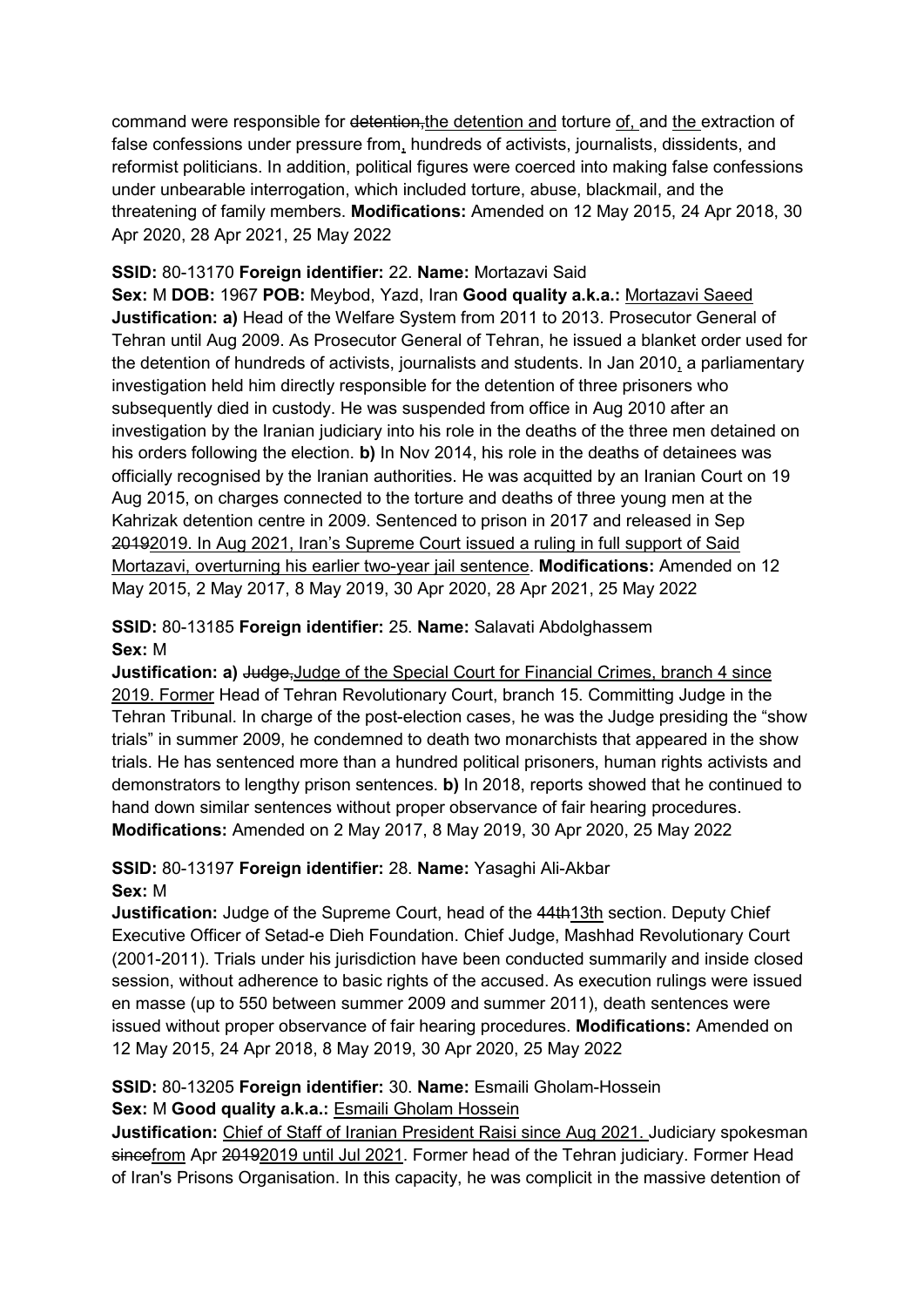political protesters and covering up abuses performed in the jailing system. **Modifications:**  Amended on 12 May 2015, 8 May 2019, 30 Apr 2020, 25 May 2022

### **SSID:** 80-13217 **Foreign identifier:** 33. **Name:** Abbaszadeh-Meshkini Mahmoud **Sex:** M

**Justification: a)** Member of Parliament (since Feb 20202020) and Speaker of the Parliament's Committee for National Security and Foreign Affairs. Former Advisor to Iran's High Council for Human Rights (until 2019). Former secretary of the High Council for Human Rights. Former Governor of Ilam Province. Former Political Director of the Interior Ministry. As Head of the Article 10 Committee of the Law on Activities of Political Parties and Groups, he was in charge of authorising demonstrations and other public events and registering political parties. **b)** In 2010, he suspended the activities of two reformist political parties linked to Mousavi – the Islamic Iran Participation Front and the Islamic Revolution Mujahedeen Organisation. From 2009 onwards, he has consistently and continuously prohibited all non-governmental gatherings, therefore denying a constitutional right to protest and leading to many arrests of peaceful demonstrators in contravention of the right to freedom of assembly. **c)** In 2009, he also denied the opposition a permit for a ceremony to mourn people killed in protests over the Presidential elections. **Modifications:** Amended on 2 May 2017, 24 Apr 2018, 8 May 2019, 30 Apr 2020, 28 Apr 2021, 25 May 2022

### **SSID:** 80-13225 **Foreign identifier:** 35. **Name:** Akharian Hassan **Sex:** M

**Justification:** Head of Ward 5 and in charge of solitary confinement in EU-listed Rajaee Shahr Prison since 2015; formerly Keeper of Ward 1 of Radjaishahr prisonRajaee Shahr Prison, Karadj until Jul 2010. Several former detainees have denounced thehis use of torture by himtorture, as well as orders he gave to prevent inmates receiving medical assistance. According to a transcript of one reported detainee in the Radjaishahr prisonRajaee Shahr Prison, wardens all beat him severely, with Akharian's full knowledge. There is also at least one reported case of ill treatment and the death of a detainee, Mohsen Beikvand, under Akharian's wardenship. Beikvand died in Sep 2010. Other prisoners claim credibly that he was killed by the instructions of Hassan Akharian. **Modifications:** Amended on 2 May 2017, 8 May 2019, 30 Apr 2020, 25 May 2022

### **SSID:** 80-13229 **Foreign identifier:** 36. **Name:** Avaee Seyyed Ali-Reza

**Sex:** M **DOB:** 20 May 1956 **POB:** Dezful, Iran **Good quality a.k.a.: a)** Avaee Seyyed Alireza **b)** Avaie Alireza

**Justification:** Minister of JusticeJustice until 25 Aug 2021. Former Director of the special investigations office. Until Jul 2016 Deputy Minister of the Interior and Head of the Public RegisterRegister until Jul 2016. Advisor to the Disciplinary Court for Judges since Apr 2014. Former President of the Tehran Judiciary. As President of the Tehran Judiciary, he has been responsible for human rights violations, arbitrary arrests, denials of prisoners' rights and a high number of executions. **Modifications:** Amended on 12 May 2015, 2 May 2017, 24 Apr 2018, 8 May 2019, 30 Apr 2020, 28 Apr 2021, 25 May 2022

# **SSID:** 80-13281 **Foreign identifier:** 46. **Name:** Kamalian Behrouz

**Sex:** M **DOB:** 1983 **POB:** Tehran, Iran **Good quality a.k.a.: a)** Hackers Brain **b)**  Behrooz\_Ice

**Justification:** Head of the "Ashiyaneh" cyber group linked with the Iranian regime. The "Ashiyaneh" Digital Security, founded by Behrouz Kamalian, is responsible for intensive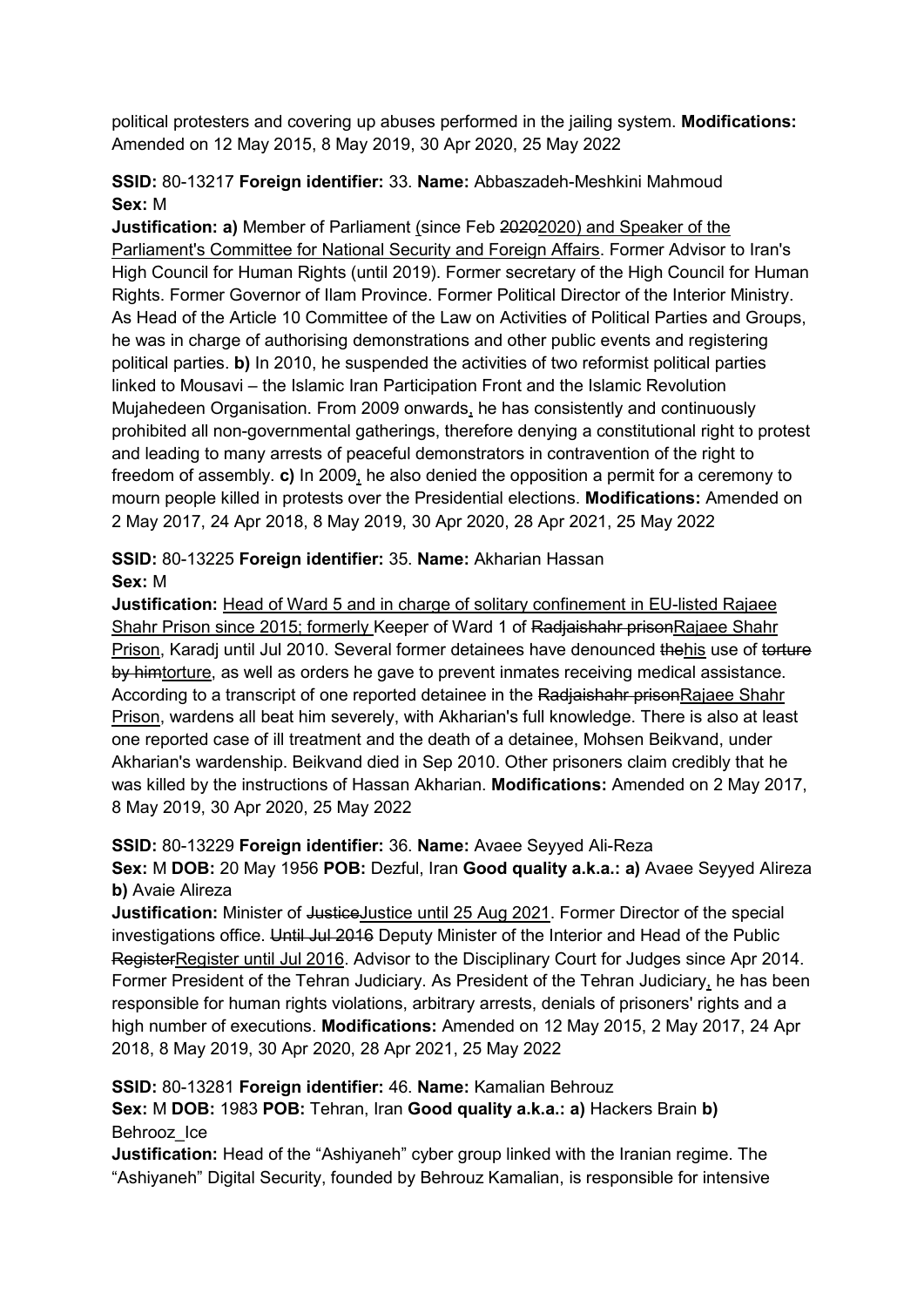cyber attacks both on domestic opponents and reformists and foreign institutions. Kamalian's "Ashiyaneh" organisation's work has assisted the regime's crackdown against the opposition, which has involved numerous serious human rights violations in 2009. Both Kamalian and the "Ashiyaneh" cyber group have continued their activities until at least Jan 2020Dec 2021. **Modifications:** Amended on 2 May 2017, 8 May 2019, 30 Apr 2020, 28 Apr 2021, 25 May 2022

#### **SSID:** 80-13287 **Foreign identifier:** 47. **Name:** Khalilollahi Moussa

**Sex:** M **DOB:** 1963 **POB:** Tabriz, Iran **Good quality a.k.a.: a)** Khalilollahi Mousa **b)** Elahi Mousa Khalil

**Justification:** ProsecutorChief of Justice of East Azerbaijan province. Former prosecutor of Tabriz from 2010 to 2019. He was involved in Sakineh Mohammadi-Ashtiani's case and is complicit in grave violations of the right to due process. **Modifications:** Amended on 12 May 2015, 30 Apr 2020, 28 Apr 2021, 25 May 2022

### **SSID:** 80-13317 **Foreign identifier:** 53. **Name:** Tala Hossein

**Sex:** M **DOB:** 1969 **POB:** Tehran, Iran **Good quality a.k.a.:** Tala Hosseyn **Justification:** Mayor of EslamshahrEslamshahr until 2020. Former Iranian MP. Former Governor-General ("Farmandar") of Tehran Province until Sep 2010, he was responsible for the intervention of police forces and therefore for the repression of demonstrations. He received a prize in Dec 2010 for his role in the post-election repression. **Modifications:**  Amended on 12 May 2015, 2 May 2017, 24 Apr 2018, 30 Apr 2020, 28 Apr 2021, 25 May 2022

#### **SSID:** 80-13330 **Foreign identifier:** 55. **Name:** Zebhi Hossein **Sex:** M

**Justification:** First Deputy Advisor to the Judiciary and Judge of the Supreme Court. Court (head of Branch 41 of the Supreme Court, dealing in particular with security offences and drugs). Deputy to the Prosecutor-General of Iran (2007-2015). In this role, he was responsible for judicial cases brought after the post-election protests in 2009, which were conducted in contravention of human rights. Also in this role, he has condoned excessive punishments for drug offences. **Modifications:** Amended on 24 Apr 2018, 8 May 2019, 30 Apr 2020, 25 May 2022

### **SSID:** 80-13334 **Foreign identifier:** 56. **Name:** Bahrami Mohammad- Kazem **Sex:** M

**Justification:** Head of the administrative justice courtcourt until Apr 2021. He was complicit in the repression of peaceful demonstrators in 2009 as head of the judiciary branch of the armed forces. **Modifications:** Amended on 2 May 2017, 8 May 2019, 30 Apr 2020, 25 May 2022

### **SSID:** 80-13352 **Foreign identifier:** 60. **Name:** Hosseini Mohammad

**Sex:** M **Title:** Dr **DOB:** 23 Jul 1961 **POB:** Rafsanjan, Kerman, Iran **Good quality a.k.a.: a)**  Dr Hosseyni Seyyed Mohammad **b)** Seyed **c)** Sayyed **d)** Sayyid

**Justification:** Advisor to Vice-president for parliamentary affairs under President Raisi since Aug 2021. Former advisor to President Mahmoud Ahmadinejad and spokesperson for YEKTA, a hardlinehard-line political faction. Minister of Culture and Islamic Guidance (2009- 2013). Ex-IRGC, he was complicit in the repression of journalists. **Modifications:** Amended on 12 May 2015, 24 Apr 2018, 8 May 2019, 30 Apr 2020, 28 Apr 2021, 25 May 2022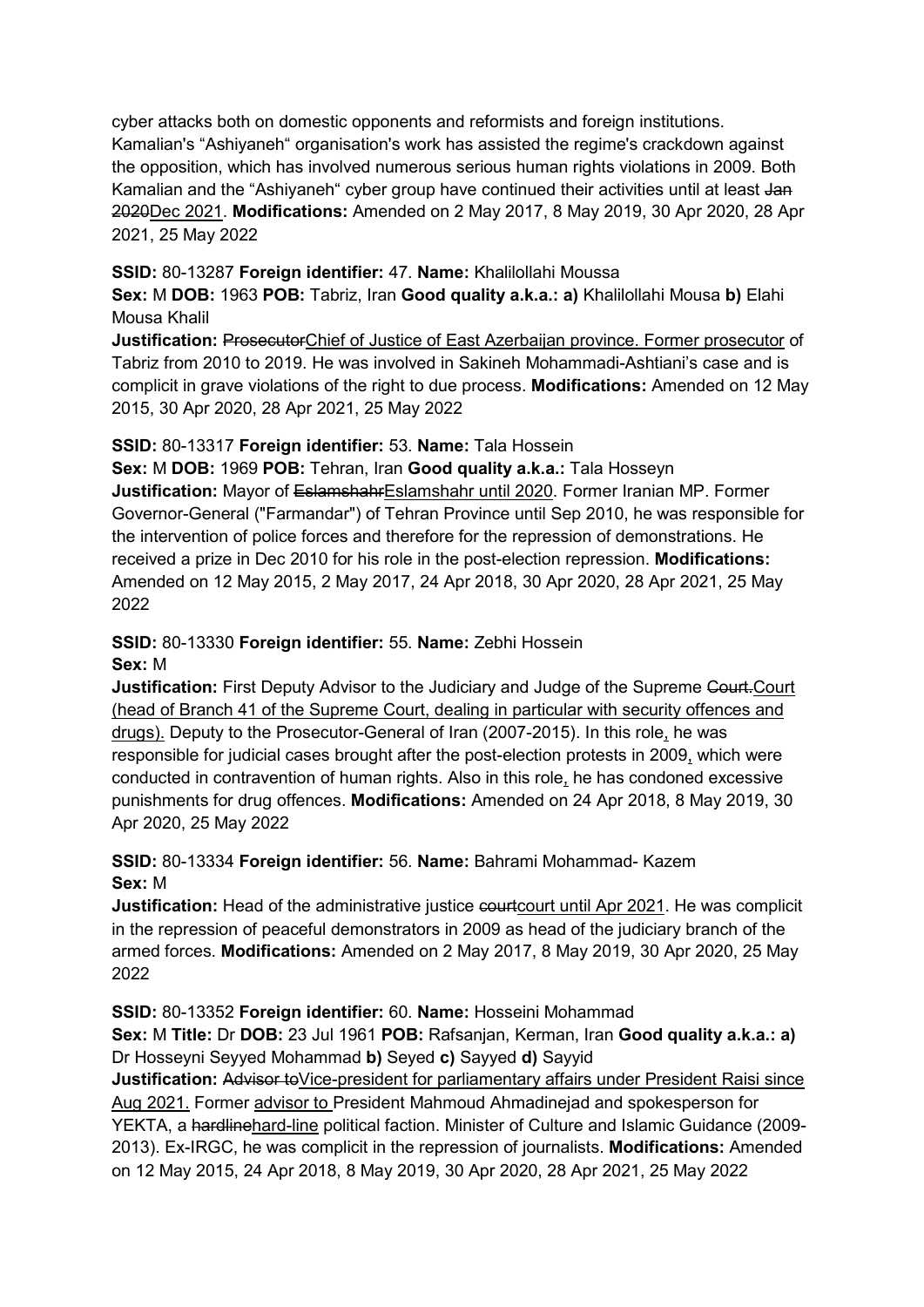#### **SSID:** 80-13369 **Foreign identifier:** 62. **Name:** Zarghami Ezzatollah **Sex:** M **DOB:** 22 Jul 1959 **POB:** Dezful, Iran

**Justification:** Minister of Culture, Crafts and Tourism since 25 Aug 2021. Member of the Supreme Cyberspace Council and Cultural Revolution Council. Former Head of Islamic Republic of Iran Broadcasting (IRIB) until Nov 2014. Under his tenure at IRIB, he was responsible for all programming decisions. IRIB has broadcast forced confessions of detainees and a series of "show trials" in Aug 2009 and Dec 2011. These constitute a clear violation of international provisions on fair trial and the right to due process. **Modifications:**  Amended on 12 May 2015, 18 May 2016, 30 Apr 2020, 25 May 2022

## **SSID:** 80-13380 **Foreign identifier:** 64. **Name:** Kazemi Toraj **Sex:** M

**Justification:** Chief of the Greater Tehran division of the EU-designated Cyber PolicePolice until Jun 2020. In this capacity, he announced a campaign for the recruitment of government hackers in order to achieve better control of information on the internet and attack "dangerous" sites. **Modifications:** Amended on 12 May 2015, 18 May 2016, 8 May 2019, 30 Apr 2020, 25 May 2022

## **SSID:** 80-13384 **Foreign identifier:** 65. **Name:** Larijani Sadeq **Sex:** M **DOB: a)** 1960 **b)** Aug 1961 **POB:** Najaf, Iraq

**Justification: Named Head of the Expediency Council ensince 29 Dec 2018. Former** member of the Guardian Council (until Sep 2021). Former Head of the Judiciary (2009- 2019). The Head of the Judiciary is required to consent to and sign off every qisas (retribution), hodoud (crimes against God) and ta'zirat (crimes against the state) punishment. This includes sentences carrying the death penalty, floggings and amputations. In this regard, he has personally signed off numerous death penalty sentences, contravening international standards, including stoning, executions by suspension strangulation, execution of juveniles, and public executions such as those where prisoners have been hanged from bridges in front of crowds of thousands. Therefore, he has contributed to a high number of executions. He has also permitted corporal punishment sentences such as amputations and the dripping of acid into the eyes of the convicted. Since Sadeq Larijani took office, arbitrary arrests of political prisoners, human rights defenders and minorities have increased markedly. Sadeq Larijani also bears responsibility for systemic failures in the Iranian judicial process with respect to the right to a fair trial. **Modifications:** Amended on 12 May 2015, 8 May 2019, 30 Apr 2020, 28 Apr 2021, 25 May 2022

**SSID:** 80-13407 **Foreign identifier:** 69. **Name:** Mortazavi Seyyed Solat **Sex:** M **DOB:** 1967 **POB:** Farsan, Tchar Mahal-o-Bakhtiari (South), Iran **Justification:** Since 465 Sep 2019, head2021, Vice-President for Executive Affairs of Iran and Head of the Presidential Office. Head of the real estate branch of the Mostazafan Foundation, which is was directly run by Supreme Leader KhameneiKhamenei from 16 Sep 2019 until Sep 2021. Until Nov 2019, Director of the Tehran branch of the Foundation Astan Qods Razavi. Former mayor of the second largest city of Iran, Mashhad, where public executions are regularly happencarried out. Former Deputy Interior Minister for Political Affairs, appointed in 2009. In this capacity, he was responsible for directing repression of persons who spoke up in defence of their legitimate rights, including freedom of expression. Later appointed as Head of the Iranian Election Committee for the parliamentarian elections in 2012 and for the presidential elections in 2013. **Modifications:** Amended on 12 May 2015, 18 May 2016, 24 Apr 2018, 8 May 2019, 30 Apr 2020, 28 Apr 2021, 25 May 2022